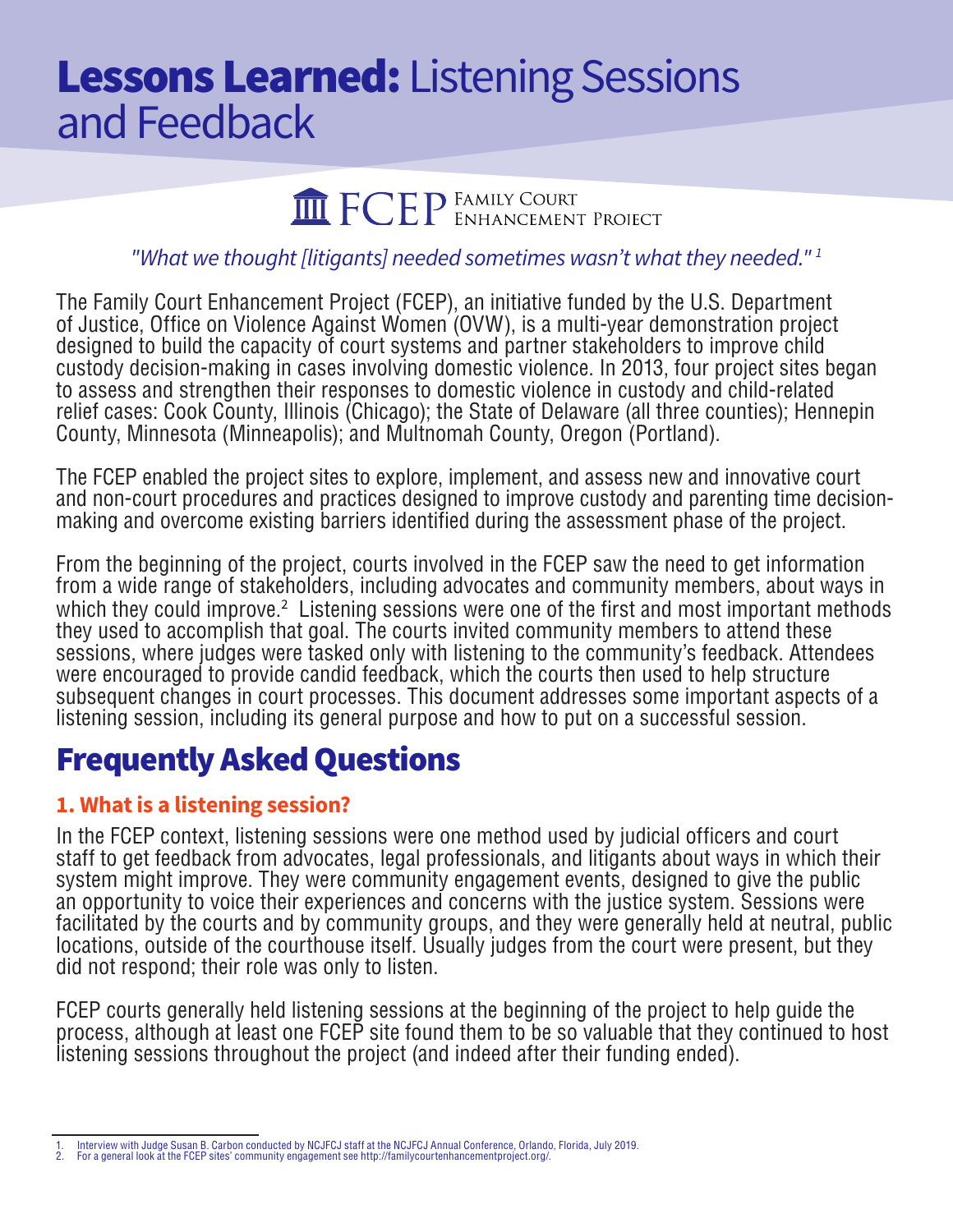# **2. Why hold listening sessions?**

The FCEP courts had many reasons for holding listening sessions, including: **Delaware**<sup>3</sup>

- Obtain participants' perspectives on self-represented litigants, existing protection from abuse process, and how domestic violence is considered by the Court in determining custody, placement, and visitation;
- Get feedback on court processes, including petitions, hearings, and the pro se experience.

# **Hennepin**<sup>4</sup>

- Explore concerns regarding alternative dispute resolution, guardians *ad litem*, financial relief, safety, and others;
- Help determine barriers faced by particular communities to seeking protection from the courts and law enforcement;
- Create a forum for community members to describe their experiences and discuss ideas for advancing equality, fairness, and safety.

# **Multnomah**<sup>5</sup>

- Address specific issues, including distrust of the judicial system and systemic racism;
- Improve transparency, deepen public involvement, and increase public awareness of court processes;
- Help judges and court staff to better understand issues of bias and trauma;
- Promote procedural justice.

# **3. Who should be involved in conducting listening sessions?**

FCEP courts' listening sessions were initiated by the courts themselves. However, in order to better engage the community, courts enlisted others to help conduct the sessions. Courts found success reaching out to relevant community groups, especially for sessions aimed at the populations they serve. Hennepin County, for example, enlisted the help of several Native American groups to facilitate its listening session for the Native American community.<sup>6</sup> Other courts found national technical assistance providers to be helpful participants in the process.<sup>7</sup>

# **4. What is the court's role in listening sessions?**

FCEP courts had success designating a moderator familiar with the court and its processes. **The moderator should:** <sup>8</sup>

- Set a tone of mutual respect:
- Be welcoming and make it clear that they understand the range of emotions that court involvement and court orders create for community members;
- Steer people away from questions and towards comments.

#### **Leverage relationships with community groups to encourage participation; Do not respond, at least at initial sessions – "listening-only";**

• Later sessions may be held to allow for court response;

#### **Potential ground rules for judges participating in the sessions include expressing the following:**

- We are here to listen only and will not respond to questions or comments.
- We will listen respectfully without interruption or judgment, with open minds.
- We honor and respect your perspective and the reality of your experience.
- We will listen for what we can agree with or change about our system, not for what we want to rebut.

- 9. Delaware at 6. National providers may not be available to help at all sites.<br>8. See Hennepin: Multnomah Listening Sessions Report.
- 8. See Hennepin; Multnomah Listening Sessions Report.

<sup>3.</sup> Battered Women's Justice Project et al., State of Delaware: Site Profile, http://familycourtenhancementproject.org/wp-content/uploads/2016/06/profile-state-of-delaware.pdf [hereinafter Delaware].<br>Participant Group Introductory Statement, Hennepin County, http://familycourtenhancementproject.org/wp-content/uploads/2016/09/11.7-Introductory-Statement-Ques-

<sup>4.</sup> Participant Group Introductory Statement, Hennepin County, http://familycourtenhancementproject.org/wp-content/uploads/2016/09/11.7-Introductory-Statement-Ques-to-all-groups.pdf [hereinafter Hennepin]; Minnesota Judicia

Hennepin report.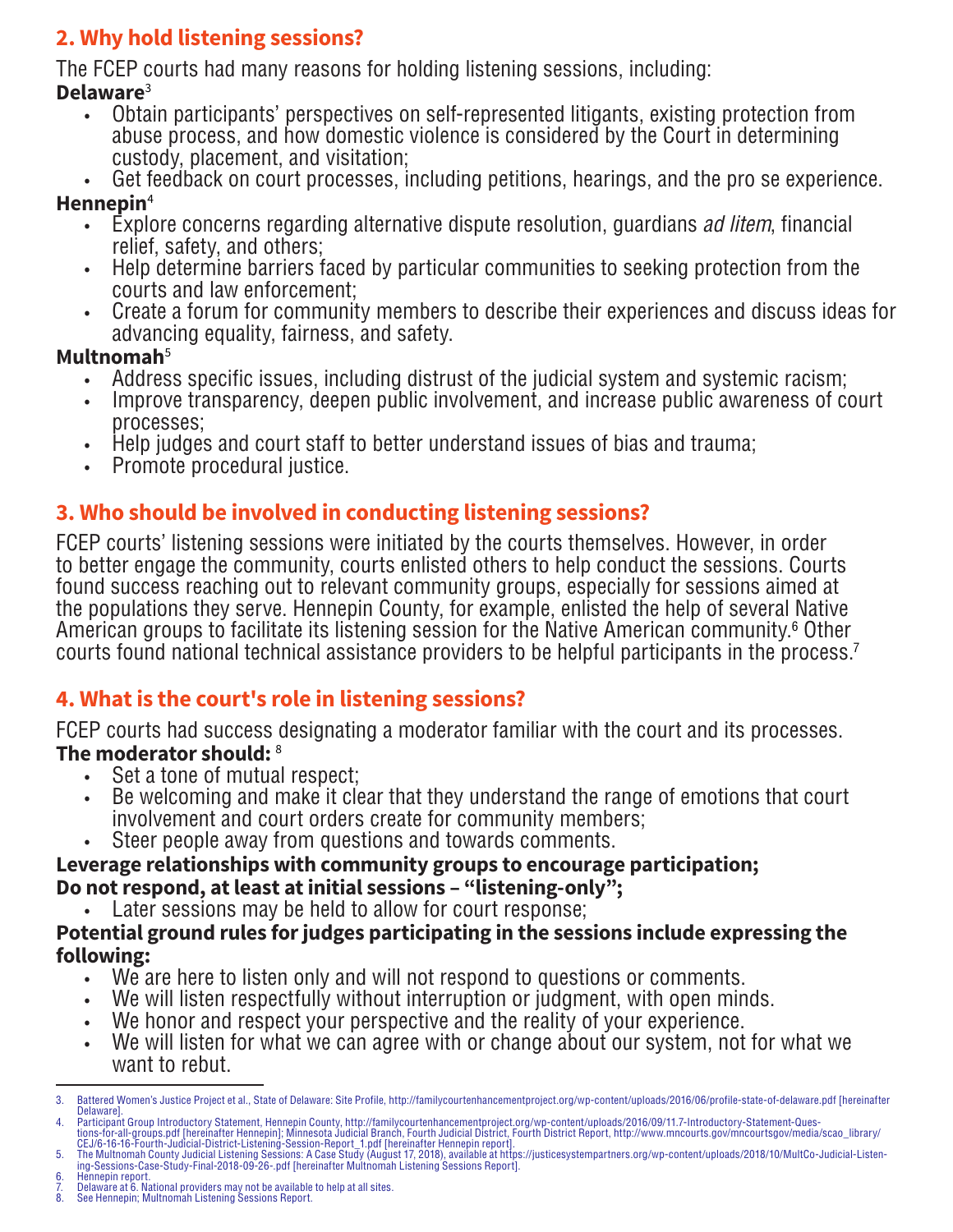# *"Listening sessions [allow judges to] hear what the community has to say."9*

# **5. How is a successful listening session designed?**

#### **Preparation**

- Publicize with flyers: $10$ 
	- Flyers may be brief, or may invite feedback on specific topics from participants;
	- Place flyers in the courthouse, and distribute to relevant community organizations;
	- Carefully consider the location, timing, and general environment of the sessions:
- Hold sessions in neutral, accessible locations with ample seating space and parking, e.g. a school or community building;
- Avoid having security for the events or any significant police presence;
- Consider paying participants or providing them with gift cards or other incentives for their time;
- Make free childcare available for participants;
- Provide a meal, hold the session in conjunction with and complementing another community event, and ensure no time conflict with other events drawing from the same population;
- Provide time before judicial officers arrive for the community to discuss things without them present; $^{11}$
- Consider inviting the following professionals: advocacy groups, domestic violence survivors, attorneys, court staff, custody evaluators,<sup>12</sup> legal service providers, commissioners, mediators, private bar, and judicial officers.<sup>13</sup>

#### **Meeting structure**

Assure participants of confidentiality, to the extent possible:

- Encourage participants to not use their real names;
- Encourage participants not to refer to specific cases before the court;
- Consider a round table format; $14$
- Consider dividing into small groups and matching judges with community leaders;
- Allow attendees to submit comment cards;
- Be clear to participants about the goal of the sessions, and be patient when facing opposition;
- Lay out in writing clear ground rules for participants each session, potentially including but not limited to the following:<sup>15</sup>
	- Encourage everyone to speak;
	- Have specific time limits for speakers;
	- There are no stupid questions;
	- Encourage different perspectives;
	- Challenge ideas and systems, not people;
	- Do not interrupt;
	- Do not ask about specific cases;
- Make options available for those who experience a triggering event, feel frustrated or angry, or need space during the listening session:<sup>16</sup>
	- Smudge room for Native communities;
	- Include an Elder from the community;
	- Floating judge available to talk one-on-one;
	- Crisis counselor and/or advocate;
- Publish official responses to concerns raised at the listening sessions, and thank the

- 13. Delaware FCEP Affinity Group Questions, http://familycourtenhancementproject.org/wp-content/uploads/2016/09/Delaware-FCEP-Affinity-Group-Questions.pdf (last visited Sept. 5,
- 2019).
- 14. Hennepin report.
- 15. AHH Ground Rules; Multnomah Listening Sessions Report. 16. See Hennepin 5/30/2018 Facilitator Agenda.

<sup>9.</sup> Interview with Judge Susan B. Carbon conducted by NCJFCJ staff at the NCJFCJ Annual Conference, Orlando, Florida, July 2019.<br>10. Data Collection, http://familycourtenhancementproject.org/multnomah-county-or/data-collect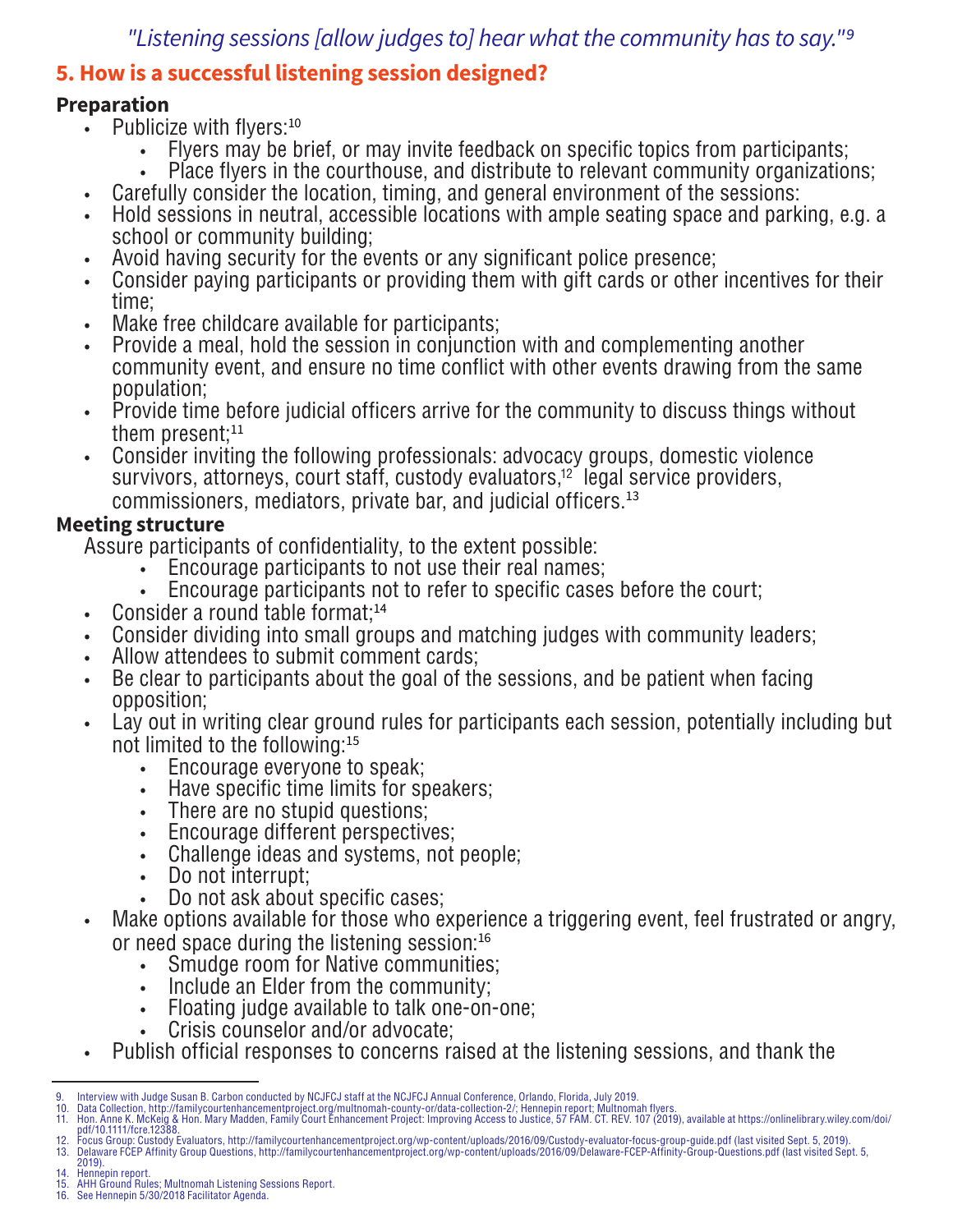community for its input;

- Follow up later with more in-depth community conversations, where requested and appropriate;
	- Depending on topic(s) addressed, can use a different format (e.g., presenters with relevant expertise, allow for questions and answers);

# **6. What questions can facilitators use to prompt discussion?**

#### **Potential discussion questions for custody evaluators:** <sup>17</sup>

- $\triangleright$  What parts of the system/practices work well? Please describe. (May want to probe related to what they mean by "work well.")
- $\triangleright$  What practices/procedures/systems components do not work well? Please describe.
- $\triangleright$  What challenges do you face in working with domestic violence cases? Please describe.
- $\triangleright$  How do you assess for domestic violence? Do you have specific tools that you use? Are these tools adequate or could they be improved? How do you deal with concerns about corroboration?
- $\blacktriangleright$  How do you assess threat of harm to children? Do you have specific tools that you use? Are these tools adequate or could they be improved?
- $\triangleright$  What sort of support would help you to provide better services (screening, working with parents and children) in cases involving domestic violence? Give details.
- $\triangleright$  When is a recommendation of no parenting time appropriate? Have you ever made a recommendation of no parenting time? Would you? Why or why not?
- $\triangleright$  Any other comments regarding working with cases involving domestic violence?

### **Potential discussion questions for advocates:** <sup>18</sup>

- $\triangleright$  When have you felt most respected by the people involved in the courts? When have you felt least respected?
- $\triangleright$  What opportunities or recommendations do you have for promoting victim safety and batterer accountability?
- $\triangleright$  What concerns or barriers exist to accessing family court by victim/survivors? What are some ideas as to ways in which court access can be improved?
- $\triangleright$  What ideas do you have that would help make family court more culturally responsive?
- $\triangleright$  Do you have any concerns regarding the safety of victims or advocates during court proceedings?
- $\triangleright$  Are you noticing any common trends that concern you regarding judicial officers?
- $\triangleright$  Do you have any concerns regarding the monitoring room/waiting areas? Suggestions for improvement?
- $\triangleright$  What things are working well that help to make victim/survivors feel heard and comfortable? What isn't working?
- $\triangleright$  What do you think the staff or judge could have done differently in these situations?
- $\triangleright$  Have you had any issues with your requests for relief not being addressed, not necessarily whether or not the relief was granted?
- $\triangleright$  Are there any other concerns or thoughts that you came here to share with us today related to the courts? How do you think your concerns might be addressed?

# **Other discussion prompts:**

- $\triangleright$  Thinking about your experience as someone who was dealing with domestic violence, what worked well? What didn't work well?
- $\triangleright$  What advice do you have for judges, other court staff, evaluators, mediators, advocates who assist with restraining orders, advocates who assist with other court proceedings, staff, etc.? What can they do to improve services for those who are dealing with domestic violence?
- $\triangleright$  Is there anything else you'd like to tell me about your experiences with the family court system?

<sup>17.</sup> See CE Focus Group Guide. 18. Minneapolis FJC Agenda 5/3/2019.